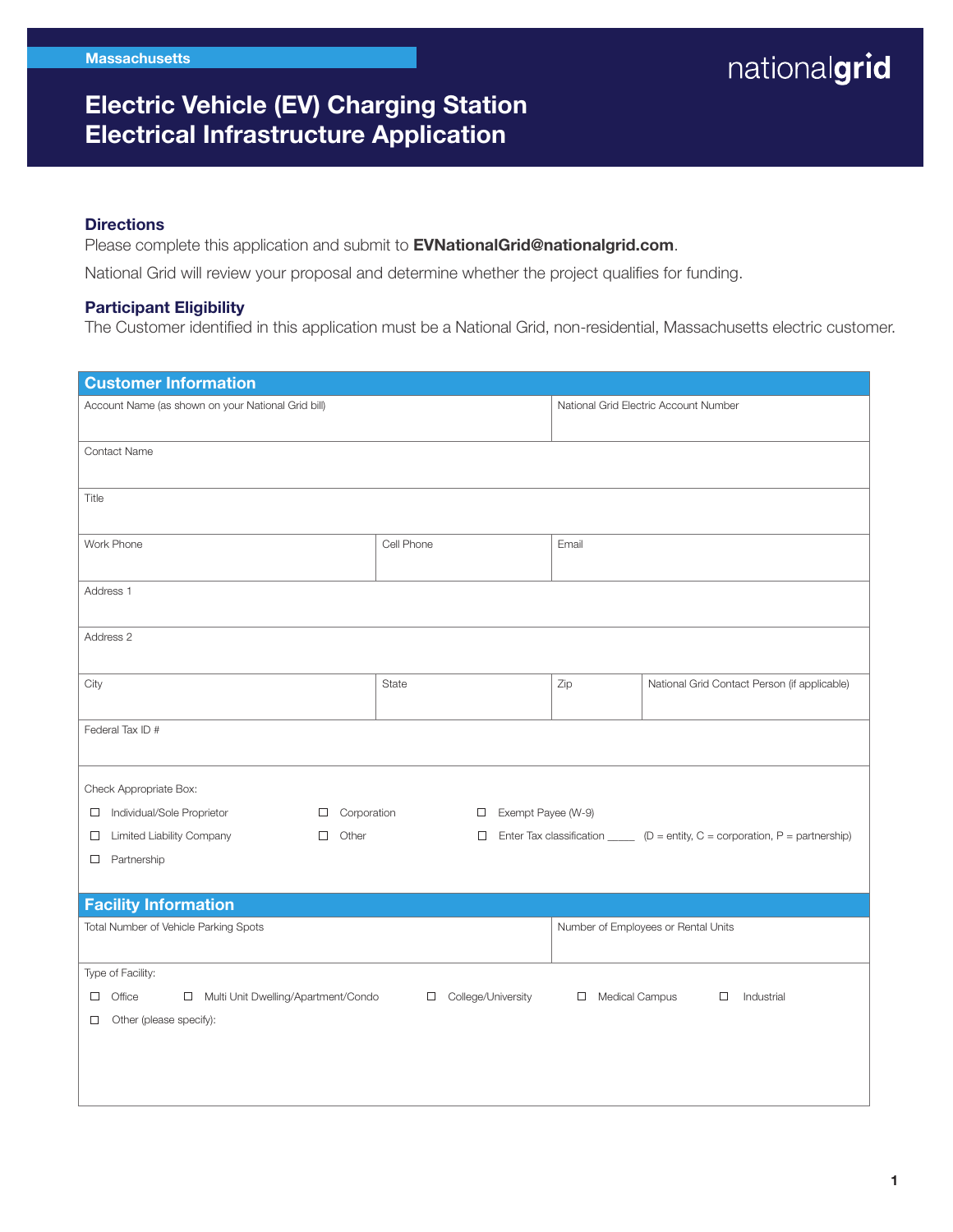| <b>Customer Facility Contact Information</b><br>A facility contact is the designated person for National Grid to notify regarding the electric system infrastructure upgrades.                    |                               |       |  |  |
|---------------------------------------------------------------------------------------------------------------------------------------------------------------------------------------------------|-------------------------------|-------|--|--|
| Same as Customer information                                                                                                                                                                      | Same as Applicant Information |       |  |  |
|                                                                                                                                                                                                   |                               |       |  |  |
| <b>Contact Name</b>                                                                                                                                                                               |                               |       |  |  |
|                                                                                                                                                                                                   |                               |       |  |  |
| Title                                                                                                                                                                                             |                               |       |  |  |
|                                                                                                                                                                                                   |                               |       |  |  |
| Work Phone                                                                                                                                                                                        | Cell Phone                    | Email |  |  |
|                                                                                                                                                                                                   |                               |       |  |  |
| Address 1                                                                                                                                                                                         |                               |       |  |  |
|                                                                                                                                                                                                   |                               |       |  |  |
| Address 2                                                                                                                                                                                         |                               |       |  |  |
|                                                                                                                                                                                                   |                               |       |  |  |
| City                                                                                                                                                                                              | <b>State</b>                  | Zip   |  |  |
|                                                                                                                                                                                                   |                               |       |  |  |
| <b>Applicant Information</b>                                                                                                                                                                      |                               |       |  |  |
| An applicant may be a third-party authorized to apply for the Program on behalf of the Customer. If the Applicant is an authorized third-party,<br>the Applicant's information is required below. |                               |       |  |  |
| Company Name                                                                                                                                                                                      |                               |       |  |  |
|                                                                                                                                                                                                   |                               |       |  |  |
| <b>Contact Name</b>                                                                                                                                                                               |                               |       |  |  |
|                                                                                                                                                                                                   |                               |       |  |  |
| Title                                                                                                                                                                                             |                               |       |  |  |
|                                                                                                                                                                                                   |                               |       |  |  |
| Work Phone                                                                                                                                                                                        | Cell Phone                    | Email |  |  |
|                                                                                                                                                                                                   |                               |       |  |  |
| Address 1                                                                                                                                                                                         |                               |       |  |  |
|                                                                                                                                                                                                   |                               |       |  |  |
| Address 2                                                                                                                                                                                         |                               |       |  |  |
|                                                                                                                                                                                                   |                               |       |  |  |
| City                                                                                                                                                                                              | <b>State</b>                  | Zip   |  |  |
|                                                                                                                                                                                                   |                               |       |  |  |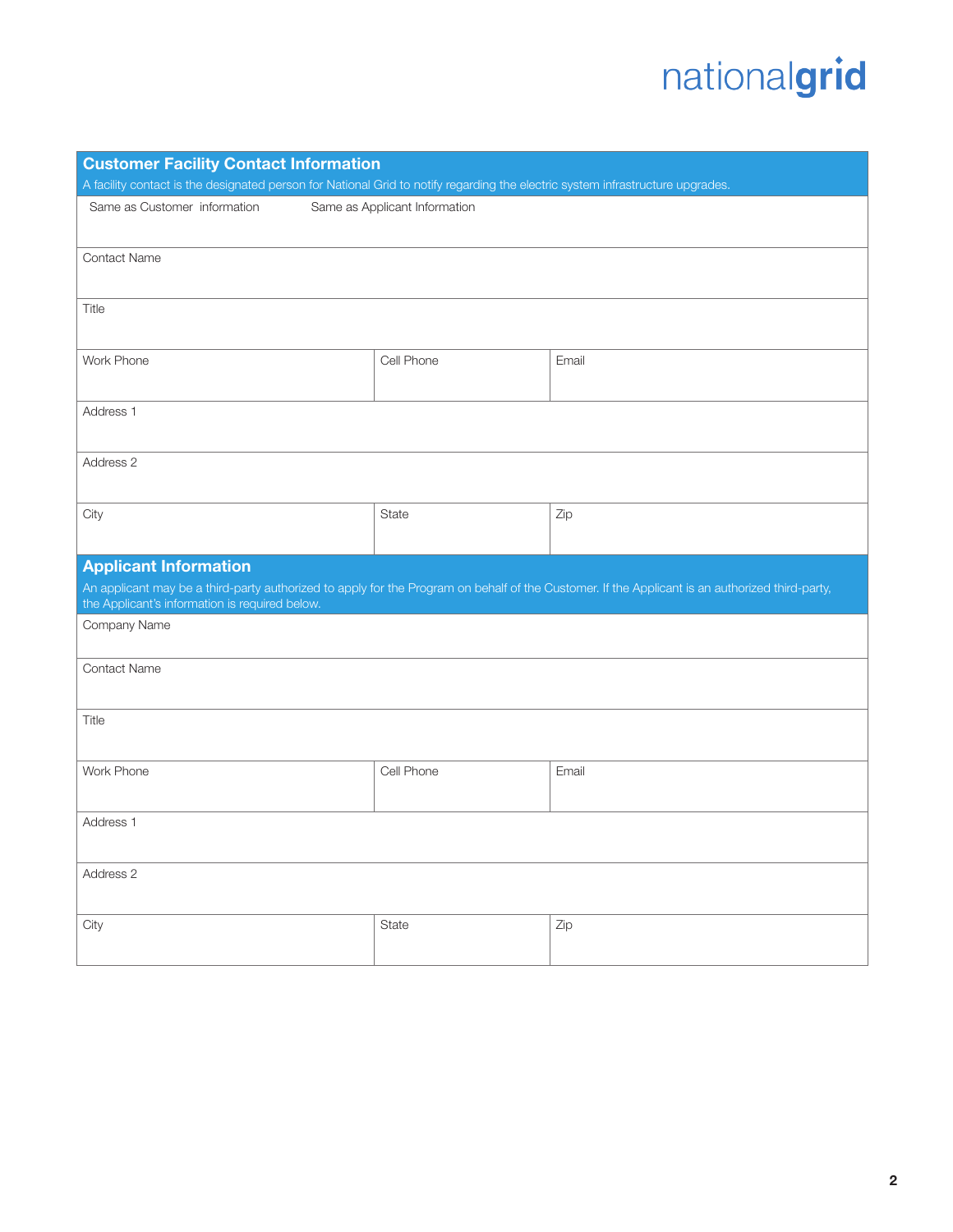| <b>Customer Assignment of Incentive</b>                                                                                                   |                           |       |  |  |  |
|-------------------------------------------------------------------------------------------------------------------------------------------|---------------------------|-------|--|--|--|
| An individual or entity other than the Customer receiving payment from National Grid.                                                     |                           |       |  |  |  |
| Note: Only complete this section if the Customer is authorizing National Grid to assign the incentive payment to a third-party            |                           |       |  |  |  |
| and not the Customer.                                                                                                                     |                           |       |  |  |  |
|                                                                                                                                           |                           |       |  |  |  |
| Payee Name on Check                                                                                                                       |                           |       |  |  |  |
|                                                                                                                                           |                           |       |  |  |  |
| Company Name (if different from above)                                                                                                    |                           |       |  |  |  |
|                                                                                                                                           |                           |       |  |  |  |
|                                                                                                                                           |                           |       |  |  |  |
| Payee Contact Name                                                                                                                        |                           |       |  |  |  |
|                                                                                                                                           |                           |       |  |  |  |
| Title                                                                                                                                     |                           |       |  |  |  |
|                                                                                                                                           |                           |       |  |  |  |
|                                                                                                                                           |                           |       |  |  |  |
| Day Phone                                                                                                                                 | Cell Phone                | Email |  |  |  |
|                                                                                                                                           |                           |       |  |  |  |
| Address <sub>1</sub>                                                                                                                      |                           |       |  |  |  |
|                                                                                                                                           |                           |       |  |  |  |
|                                                                                                                                           |                           |       |  |  |  |
| Address 2                                                                                                                                 |                           |       |  |  |  |
|                                                                                                                                           |                           |       |  |  |  |
| City                                                                                                                                      | <b>State</b>              | Zip   |  |  |  |
|                                                                                                                                           |                           |       |  |  |  |
|                                                                                                                                           |                           |       |  |  |  |
|                                                                                                                                           |                           |       |  |  |  |
| $\Box$ I hereby assign any right, title, or interest that I may have in the incentive payment to the Payee Name on Check.                 |                           |       |  |  |  |
|                                                                                                                                           |                           |       |  |  |  |
| Customer Name (please print)                                                                                                              | Customer Signature        | Date  |  |  |  |
|                                                                                                                                           |                           |       |  |  |  |
| <b>Customer Signature</b>                                                                                                                 |                           |       |  |  |  |
| $\Box$ I have acknowledged the incentive offer amount to be provided by National Grid and agree to the Terms & Conditions outlined        |                           |       |  |  |  |
| and attached in this application, thereby becoming a binding Agreement.                                                                   |                           |       |  |  |  |
| Customer Name (please print)                                                                                                              | <b>Customer Signature</b> | Date  |  |  |  |
|                                                                                                                                           |                           |       |  |  |  |
|                                                                                                                                           |                           |       |  |  |  |
| <b>Term</b>                                                                                                                               |                           |       |  |  |  |
| The Term shall begin from the date of EVSE activation for a minimum of five (5) years, with automatic one year renewals for the next five |                           |       |  |  |  |
| years, unless the Customer opts out by written notice to National Grid.                                                                   |                           |       |  |  |  |
| Activation Date of Electric Vehicle Supply<br>Equipment (EVSE)                                                                            | <b>Customer Signature</b> | Date  |  |  |  |
|                                                                                                                                           |                           |       |  |  |  |
|                                                                                                                                           |                           |       |  |  |  |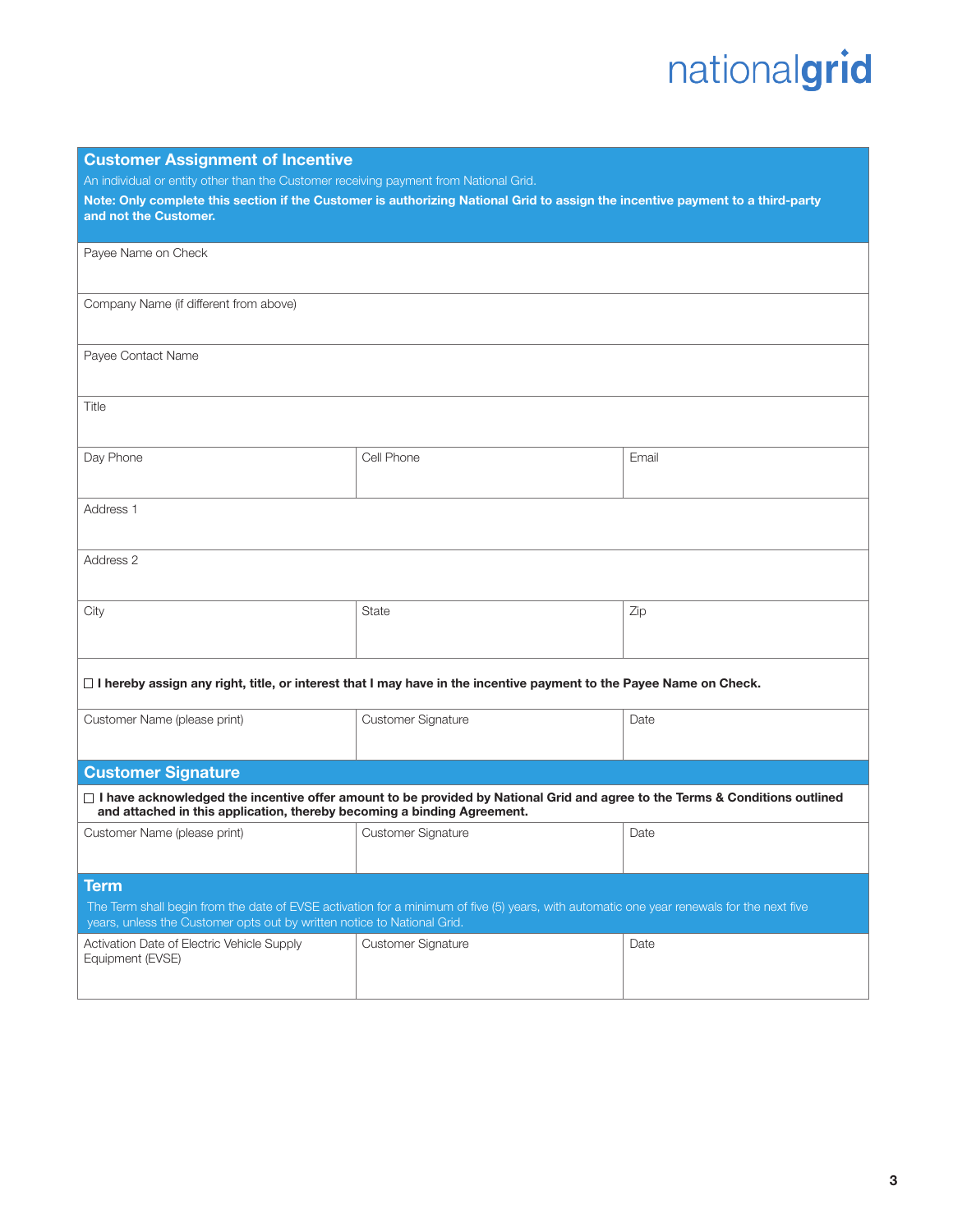### Exhibit A: Electric Vehicle Supply Equipment (EVSE) Site Worksheet

| <b>Site Host Information</b>       |  |  |  |  |
|------------------------------------|--|--|--|--|
| Site Host Name:                    |  |  |  |  |
| Site Location:                     |  |  |  |  |
| Site/Project Owner:                |  |  |  |  |
| Site/Project Owner Representative: |  |  |  |  |
| Office Phone:                      |  |  |  |  |
| Mobile Phone:                      |  |  |  |  |
| Email:                             |  |  |  |  |

| <b>EVSE Information</b><br>Summarize the proposed project including EVSE and electrical infrastructure requirements. |                                       |                              |                           |                                                                        |                                  |                  |
|----------------------------------------------------------------------------------------------------------------------|---------------------------------------|------------------------------|---------------------------|------------------------------------------------------------------------|----------------------------------|------------------|
| Type                                                                                                                 | Manufacturer &<br><b>Model Number</b> | Number of<br><b>Stations</b> | <b>Number</b><br>of Ports | <b>National Grid</b><br><b>Total Authorized</b><br>Amount <sup>1</sup> | Customer<br>Accept<br>(Initials) | Notes / Comments |
| Level <sub>2</sub>                                                                                                   |                                       |                              |                           | .OO                                                                    |                                  |                  |
| Level 1                                                                                                              |                                       |                              |                           | <b>NA</b>                                                              |                                  |                  |
| <b>DCFC</b>                                                                                                          |                                       |                              |                           | <b>NA</b>                                                              |                                  |                  |

| <b>Electric Power Requirements</b> |                                                      |  |  |  |
|------------------------------------|------------------------------------------------------|--|--|--|
| Power Source Location:             |                                                      |  |  |  |
| Power Source Type:                 | Other Notes:<br>208V Three Phase<br>480V Three Phase |  |  |  |
| Electrical Panel:                  | Existing<br>Location:<br>New                         |  |  |  |
| Meter:                             | Existing<br>Location:<br>New                         |  |  |  |
| Other Requirements:                |                                                      |  |  |  |

| <b>Electric Infrastructure Costs</b>                                                                                             |                                                                  |                                                     |                                                 |                                      |                  |  |
|----------------------------------------------------------------------------------------------------------------------------------|------------------------------------------------------------------|-----------------------------------------------------|-------------------------------------------------|--------------------------------------|------------------|--|
| <b>Electrical</b><br>Infrastructure <sup>2</sup>                                                                                 | <b>Total Installation</b><br><b>Cost Estimate</b><br>(Exhibit A) | Installation<br>by National<br>Grid or<br>Customer? | <b>National</b><br>Grid<br>Authorized<br>Amount | Customer<br><b>Accept (Initials)</b> | Notes / Comments |  |
| Electric Panel<br>to EVSE                                                                                                        | \$<br>.00.                                                       |                                                     | \$<br>.00                                       |                                      |                  |  |
| EVSE can be powered from Site Host's existing electrical panel?<br>No.<br>Yes<br>If no, please describe electric system upgrade: |                                                                  |                                                     |                                                 |                                      |                  |  |

<sup>1</sup> National Grid may authorize a rebate for EVSE.

<sup>&</sup>lt;sup>2</sup> If the project is approved then the Customer will install and own the electrical infrastructure from the site host's electrical panel to the EVSE stub which may include required excavation and restoration of excavated area to reasonably the same condition as existed prior to such excavation. The Customer may use their electrician to install the electrical infrastructure; however, National Grid must review and approve the cost estimate prior to approving the project. In addition, the Site Host will be responsible for the EVSE purchase, installation, activation and ongoing maintenance.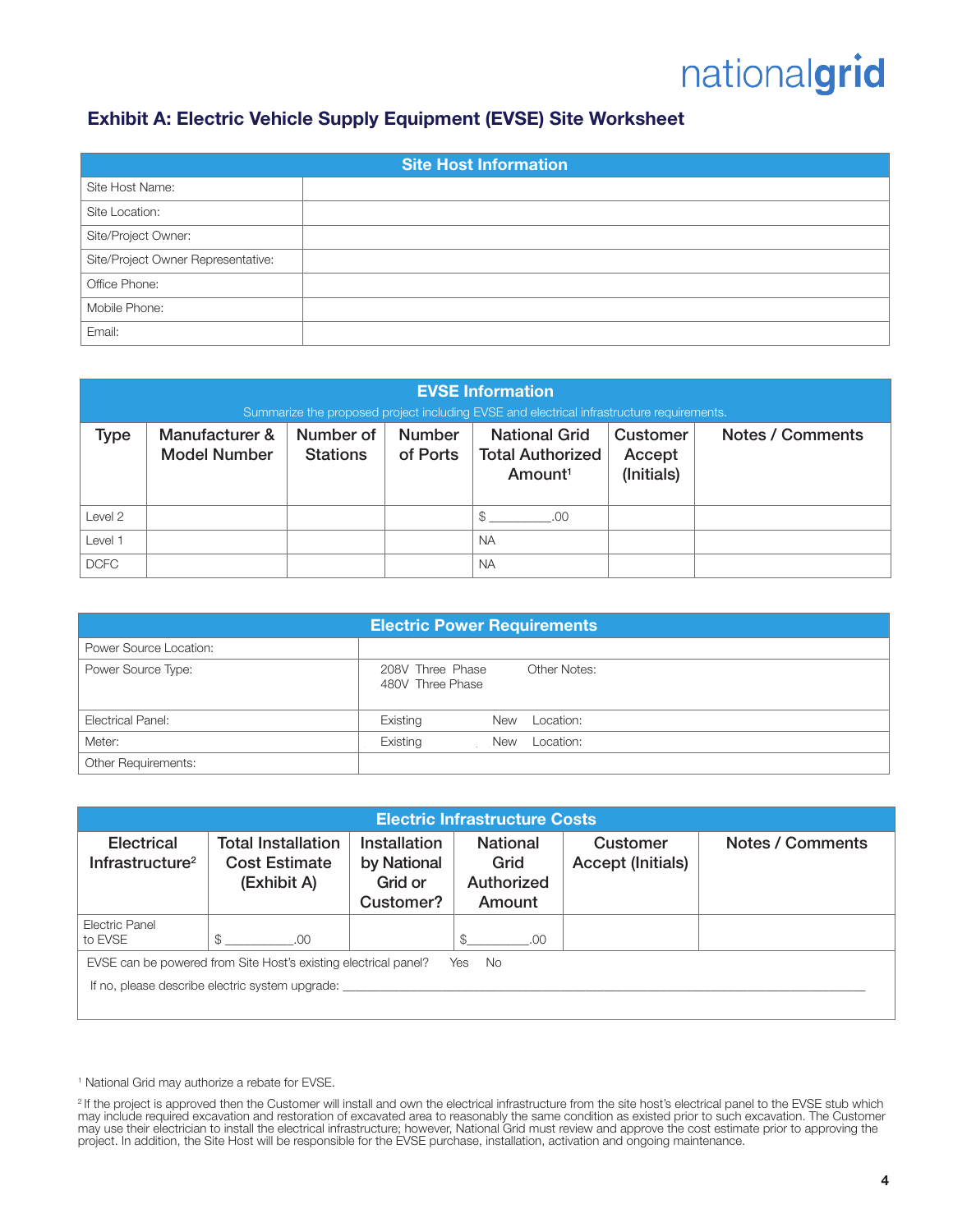| <b>Site</b>                                                         |                                                          |  |  |  |
|---------------------------------------------------------------------|----------------------------------------------------------|--|--|--|
| Total Number of Parking Spaces:                                     | Current Surface:                                         |  |  |  |
|                                                                     |                                                          |  |  |  |
|                                                                     |                                                          |  |  |  |
| Proposed Number of Parking Spaces<br>with Charging Stations:        | Current Number of Parking Spaces with Charging Stations: |  |  |  |
|                                                                     |                                                          |  |  |  |
| Are Parking Spaces With Charging Stations Accessible to the Public? | $\Box$ Yes $\Box$ No                                     |  |  |  |
|                                                                     |                                                          |  |  |  |
| Site Design Notes:                                                  |                                                          |  |  |  |
|                                                                     |                                                          |  |  |  |
|                                                                     |                                                          |  |  |  |
|                                                                     |                                                          |  |  |  |
|                                                                     |                                                          |  |  |  |
|                                                                     |                                                          |  |  |  |
|                                                                     |                                                          |  |  |  |
|                                                                     |                                                          |  |  |  |
|                                                                     |                                                          |  |  |  |
|                                                                     |                                                          |  |  |  |
|                                                                     |                                                          |  |  |  |
|                                                                     |                                                          |  |  |  |
|                                                                     |                                                          |  |  |  |
|                                                                     |                                                          |  |  |  |

#### AVAILABILITY OF REBATES AND/OR INCENTIVES

The Site Host shall disclose if it has received, and provide National Grid with documentation of, other rebates and/or incentives received from other entities for the EVSE and Site Host's Electric Distribution Upgrades.

| Equipment                                           |                      | <b>Other Rebate/Incentive Available?</b> | If "YES" then Source of Funds | <b>Rebate/Incentive Amount</b> |
|-----------------------------------------------------|----------------------|------------------------------------------|-------------------------------|--------------------------------|
| Level 2                                             | $\Box$ Yes $\Box$ No |                                          |                               | \$.                            |
| Site Host Electric<br><b>Distribution Upgrades</b>  | $\Box$ Yes $\Box$ No |                                          |                               |                                |
| $\Box$ I certify the above information is accurate. |                      |                                          |                               |                                |
| Customer Name (please print)                        |                      | <b>Customer Signature</b>                |                               | Date                           |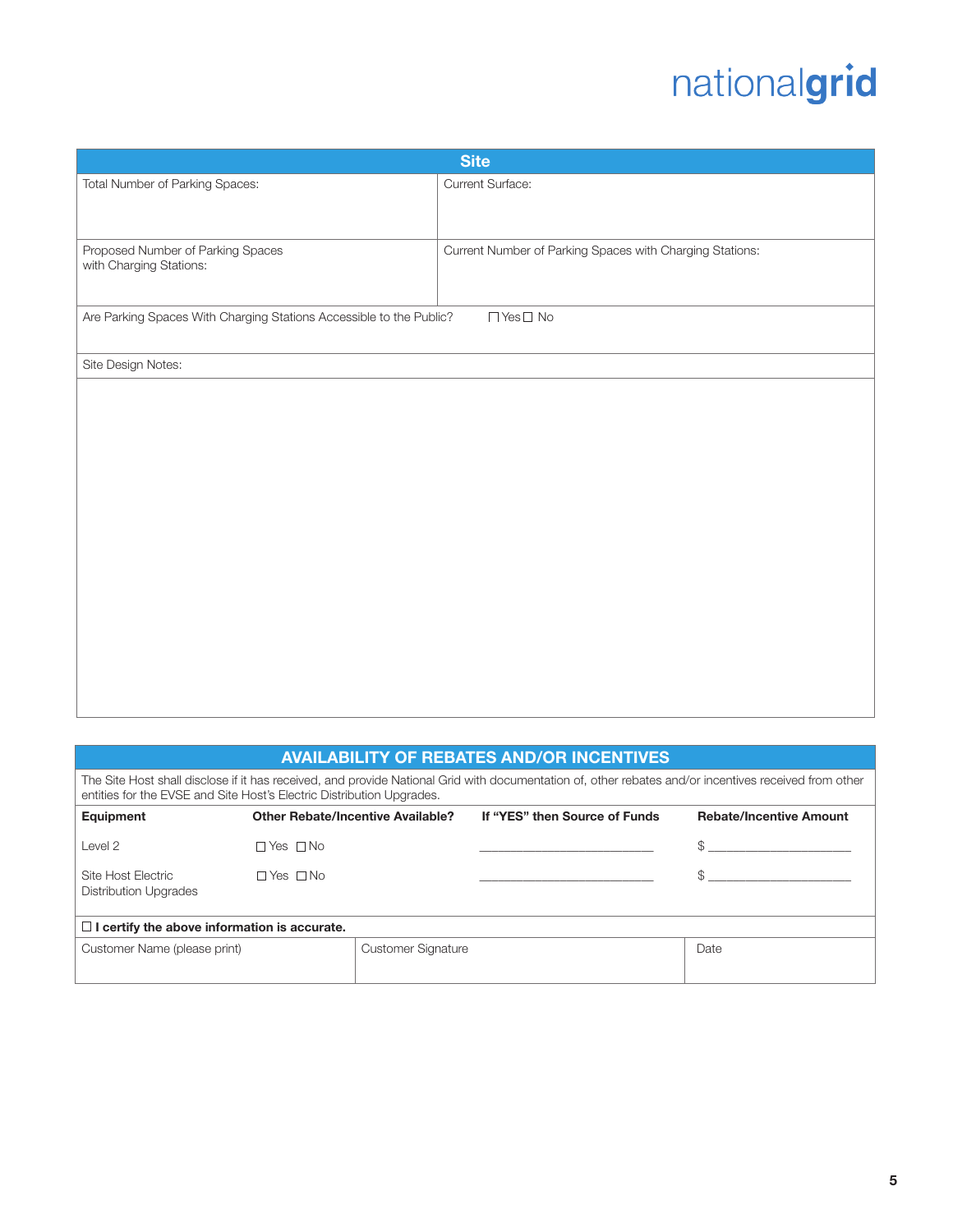#### EVSE Site Field Drawing

Site field drawing must include, at a minimum:

- Overhead satellite image of site
- Location of electrical panel serving the EVSE
- Proposed location of EVSE
- Proposed location of electrical infrastructure to EVSE, including distance
- Notes and other information to assist with evaluating this proposal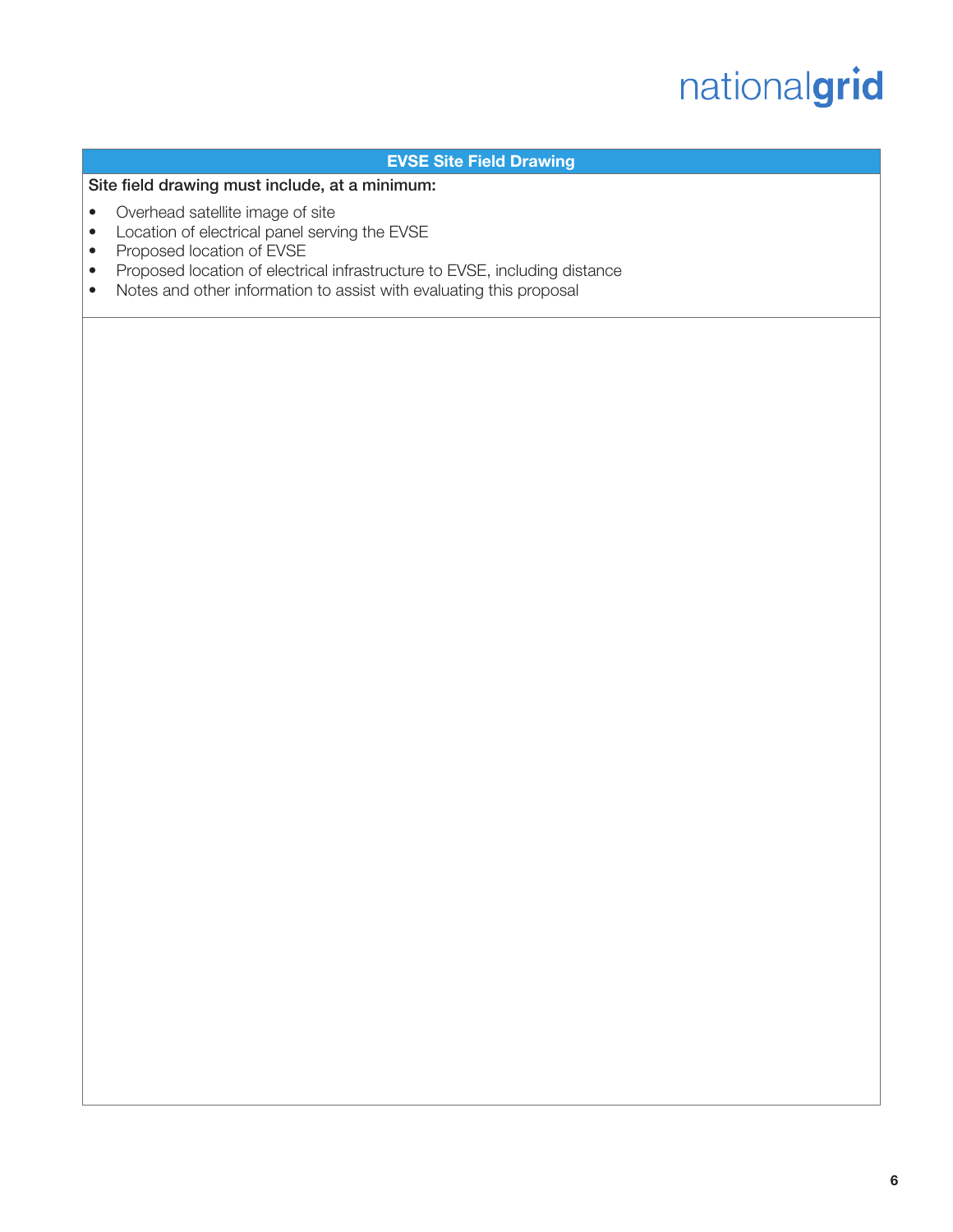#### Electric Vehicle Charging Station Electrical Infrastructure Program Site Host Terms and Conditions

The Site Host agrees to participate in the Electric Vehicle Market Development Program offered by Massachusetts Electric Company d/b/a National Grid ("National Grid") pursuant to these terms and conditions ("Terms and Conditions"), set forth herein.

#### 1. Definitions.

- 1.1 "Affiliate" means any Person controlling, controlled by, or under common control with, any other Person; "control" shall mean the ownership of, with right to vote, 50% or more of the outstanding voting securities, equity, membership interests, or equivalent, of such Person.
- 1.2 "Agreement" means the Application, these Terms and Conditions and any exhibits and attachments which are incorporated and made a part of this Agreement.
- 1.3 "Application" means the Electric Vehicle (EV) Charging Station Electrical Infrastructure Application, including any attachments, exhibits, and these Terms and Conditions.
- 1.4 "Electric Distribution System Upgrades" means (i) National Grid Electric Distribution System Upgrades which includes, but is not limited to, transformer upgrade, service wire size increases; and (ii) Site Host's Electric Distribution System Upgrades which includes, but is not limited to, installation of wire and conduit from the Site Host's electrical panel to the EV charging station stub.
- 1.5 "Electric Distribution System Upgrade Financial Incentive" means National Grid's financial contributions toward the Site Host's Electric Distribution System Upgrades as defined above.
- 1.6 "EVSE" or "EV Charging Station" means the Electric Vehicle Supply Equipment appearing on the National Grid EVSE Qualified Equipment List.
- 1.7 "Equipment" means the EVSE and Site Host's Electric Distribution System Upgrades.
- 1.8 "Equipment Activation Date" means the date upon which the Site Host activates the Equipment installed on the Site as indicated in the section of the Application entitled "Term".
- 1.9 "EVSE Rebate" means the rebate offered to Site Host by National Grid for the EVSE.
- 1.10 "EVSE Supplier" means vendors with EVSE on the National Grid EVSE Qualified Equipment List.
- 1.11 "EVSE Utilization Data" means charging station utilization information provided by the Site Host to National Grid which includes, but is not limited to, station kWh usage, time of day usage, and numbers of unique drivers.
- 1.12 "Initial Term" has the meaning set forth in Section 2 below.
- 1.13 "National Grid" means the "Massachusetts Electric Company" d/b/a National Grid
- 1.14 "Person" means any natural person, individual, firm, corporation, company, partnership (general or limited), limited liability company, business trust, joint venture, consortium, government or political subdivision, or any agency, instrumentality, or authority of any government or political subdivision, or other entity or association.
- 1.15 "Program" means the National Grid Electric Vehicle Market Development Program.
- 1.16 "Program Materials" means the documents and information provided by National Grid, and other Program requirements, which may include, without limitation, Program guidelines and requirements, application forms, terms and conditions, and other correspondence or literature regarding the Program.
- 1.17 "Renewal Term" has the meaning set forth in Section 2 below.
- 1.18 "Site Host" means the nonresidential customer maintaining an electric account for service with National Grid who satisfies the Site Host eligibility requirements below.
- 1.19 "Site" means the property owned or occupied by the Site Host where the Equipment will be installed.
- 1.20 "Term" means the Initial Term and any Renewal Terms as set forth in Section 2 below.

#### 2. Term.

- 2.1 Initial Term. The initial term of this Agreement will commence on the EVSE Activation Date and continue for five (5) years ("Initial Term"). The Site Host shall provide written notice of the EVSE Activation Date to National Grid and such date shall be written into the Application and signed off by the Site Host.
- 2.2 Renewal. Upon expiration of the Initial Term, this Agreement shall automatically renew annually, for five (5) additional one year terms ("Renewal Terms") unless the Agreement is terminated by the Site Host or National Grid by providing the other party thirty (30) days written notice.

#### 3. Site Host Eligibility Requirements and Representations and Warranties.

- 3.1 The Site Host (i) is non-residential electric customer of National Grid, and (ii) is the owner of the Site or has the right or express written authority to install the Equipment on the Site. Site Host shall obtain any required approvals from property owners, landlords and/or corporate offices.
- 3.2 The Site Host agrees to install qualified EVSE, perform the required Site Host's Electric Distribution System Upgrades, establish any necessary electric service orders with National Grid for the scheduling and installation of National Grid's Electric Distribution System Upgrades.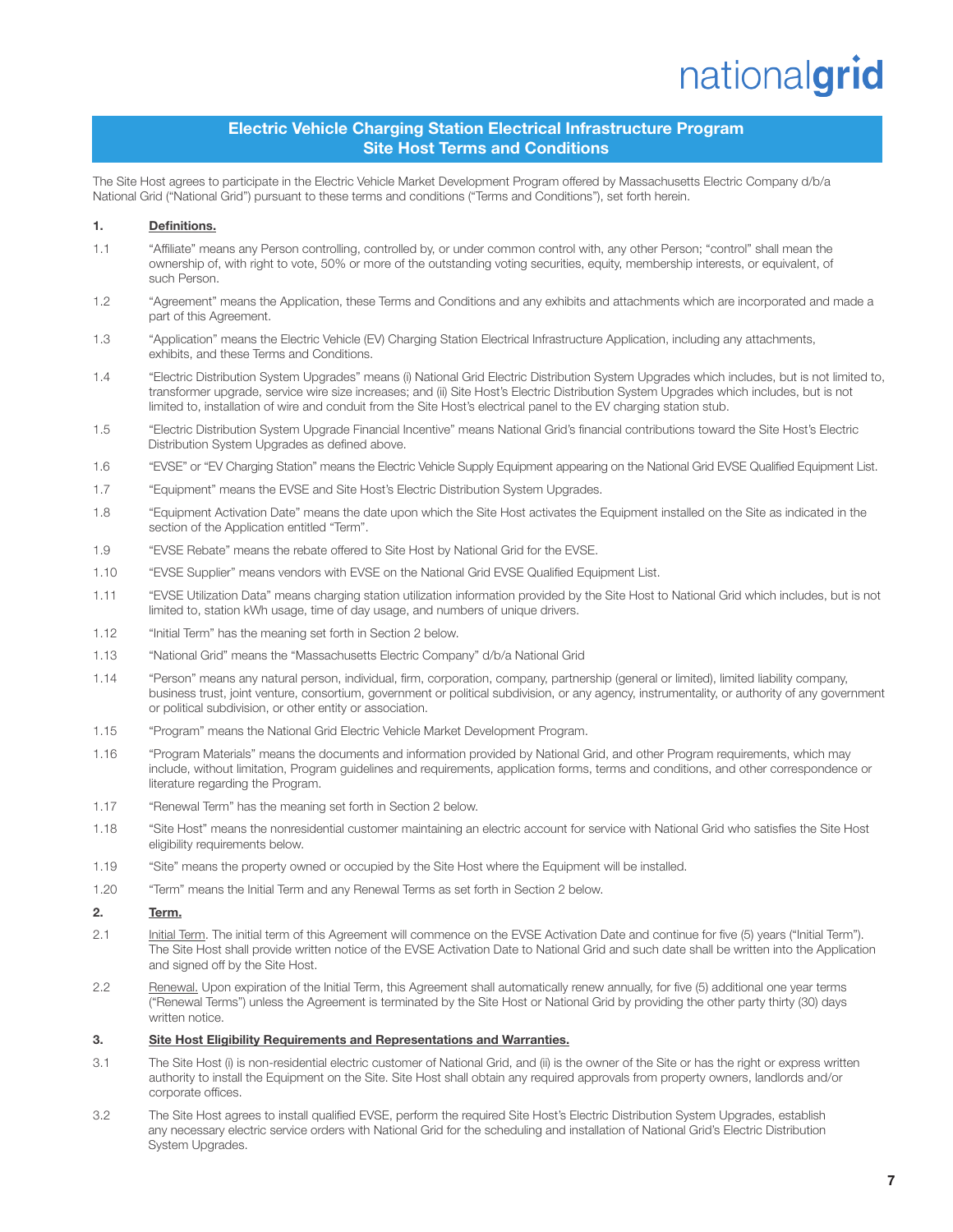- 3.3 Site Host agrees to install Equipment in compliance with all federal, state and local laws and/or codes, and to follow all applicable electric codes and standards.
- 3.4 The Site Host agrees to participate in the Program for the Initial Term.
- 3.5 The Site Host represents and warrants that the information it submitted on its Application for Program participation is true, complete and accurate.

#### 4. Site Host Obligations.

The Site Host shall:

- 4.1 Obtain all necessary approvals, permits and licenses for the installation and operation of EVSE and for the Site Host's Electric Distribution System Upgrades.
- 4.2 Notify National Grid of any vandalism, malfunction or suspected malfunction of the EVSE or the Site Host's Electric Distribution System Upgrades.
- 4.3 Rectify issues identified during a post inspection review conducted by National Grid or its contractor pursuant to Section 10.2 below.
- 4.4 Be accessible to National Grid and, as requested from time to time by National Grid, to answer National Grid's or its contractor's questions regarding the performance of the EVSE.
- 4.5 Not cause or permit the Equipment to become subject to any mortgage, lien, security interest or other encumbrance.
- 4.6 Perform Site Host's Electric System Distribution Upgrades required to support the activation and operation of the EVSE on the Site.
- 4.7 Maintain all Equipment in a safe manner pursuant to Section 7 below.
- 4.8 Ensure EVSE on the Site is visible and accessible for use pursuant to Section 9 below.
- 4.9 Rectify any and all issues discovered or identified during inspection(s) conducted by National Grid or its contractor which is a condition of any incentive or rebate payment to Site Host by National Grid under the Program and this Agreement.
- 4.10 Insure or self-insure the EVSE against loss, theft, damage, or destruction in an amount not less than the full replacement value of the EVSE.
- 4.11 Comply with insurance requirements set forth under Section 15 below.
- 4.12 Provide the required documentation and invoices to National Grid pursuant to Section 8 below.
- 4.13 Pay the electricity costs for EVSE on Site.

#### 5. National Grid Obligations.

National Grid or its contractors will:

- 5.1 Install and maintain any necessary National Grid Electric Distribution System Upgrades at the Site.
- 5.2 Pay Electric Distribution System Upgrade Financial Incentive and EVSE Rebate to Site Host following receipt of invoices and required documentation and completion of the post-inspection by National Grid which must be to the satisfaction of National Grid.

#### 6. EVSE Utilization and Reporting.

Site Host shall authorize the EVSE Supplier to provide National Grid the EVSE Utilization Data on a monthly basis for the Term of this Agreement. The EVSE Utilization Data will not include any personally identifiable information.

#### 7. EVSE, Installation and Maintenance.

The Site Host shall purchase and own all rights, title and interest in the EVSE which the Site Host shall install on the Site. Except as otherwise provided hereunder, neither National Grid nor its contractors or agents shall be responsible for performing any work in connection with the installation of EVSE. The Site Host understands and agrees that after the EVSE is installed, the Site Host shall operate and maintain the EVSE in a safe manner and in accordance with the manufacturer's recommendations and these Terms and Conditions herein. The Site Host shall repair and replace the EVSE and/or replace any necessary parts of the EVSE at the Site Host's sole expense.

#### 8. Rebate and Incentive Processing.

National Grid must preapprove the cost of the Site Host's Electric Distribution System Upgrades prior to the Site Host or its contractor commencing any work on such upgrades. The Site Host shall provide National Grid with actual, reasonable, direct and properly documented invoices for the Site Host's Electric Distribution System Upgrades and installed EVSE. Within ninety (90) days following receipt of invoices and all required documentation and completion of the post-inspection by National Grid, National Grid will pay the Electric Distribution System Upgrade Financial Incentive and applicable EVSE Rebate to the Site Host. The Site Host is entitled to only one payment of incentives and rebates for the Site Host's Electric Distribution System Upgrades and the EVSE purchased regardless of the source or program. The Site Host shall disclose if it has received, and provide National Grid with documentation of, other rebates and/or incentives received from other entities for the EVSE and Site Host's Electric Distribution System Upgrades.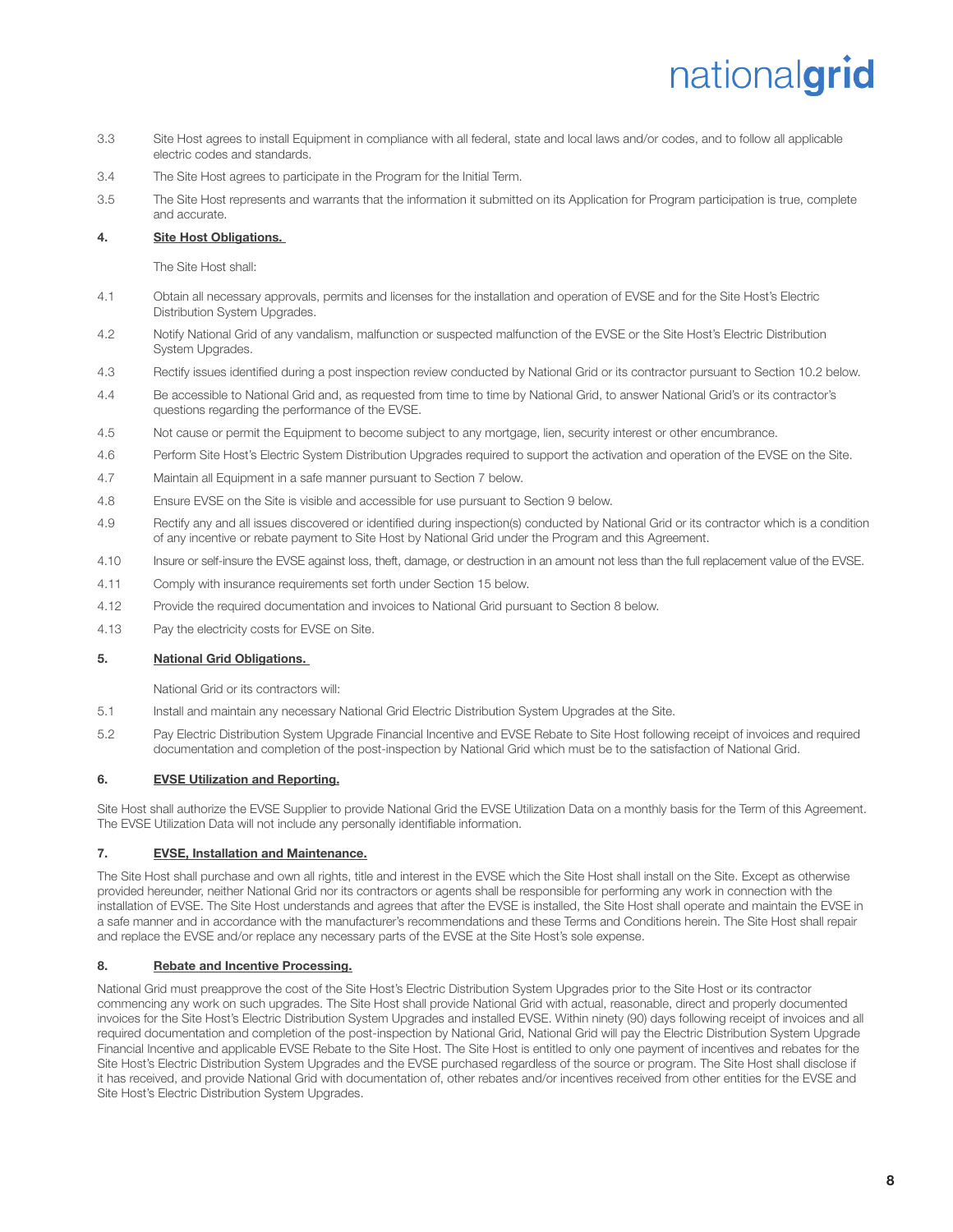#### 9. Access.

- 9.1 Site Host shall allow National Grid or its contractor access to the Site to: (i) perform verification of the installation and activation of EVSE during the Term; and (ii) to prepare the Site for work required in connection with the Program including, without limitation, for certain assessments required for an Application, the installation of Site Host's Electric Distribution System Upgrades, inspection (post and periodic) of the EVSE, emergency or maintenance issues relating to the National Grid Electric Distribution System Upgrades. The Site Host shall cooperate in good faith with National Grid to obtain easement(s), as necessary, including promptly signing any required applications. National Grid may record a "Standard Form Notice of Contract" in lieu of an easement to evidence its right to access the Site.
- 9.2 Site Host shall allow users access to the Site to use the EVSE and shall ensure: (i) each EVSE is visible and accessible for use by the public during the Site Host's normal business hours of operation except that Site Host may, in its sole discretion, for safety, emergency or maintenance purposes, restrict access to and use of the EVSE; (ii) parking spaces are reserved and visible by way of signage for users to park vehicles and use the EVSE; and (iii) parking area around the EVSE is maintained which includes, without limitation, snow removal and general cleaning of the area around EVSE on the Site.

#### 10. Monitoring and Inspection.

- 10.1 National Grid or its contractor may access the Site to perform an initial site assessment, as well as verification of installed Equipment.
- 10.2 The Site Host shall address and resolve any and all issues discovered by Site Host or identified during an inspection by National Grid and communicated to the Site Host by National Grid. Site Host shall resolve issues in order to receive payment of rebates and incentives from National Grid.
- 10.3 National Grid may monitor the use of the EVSE and periodically inspect the same in order to verify Site Host's compliance with the Agreement and Program Materials and to obtain certain information, including, without limitation, usage information, the actual demand reduction, and Site Host's participation in its obligations and duties under this Agreement.
- 10.4 Site Host shall cooperate in good faith with National Grid and/or its contractor and provide any requested information in connection with National Grid's monitoring and inspections of the EVSE or the Site Host's Electric Distribution System Upgrades. Site Host understands and agrees that National Grid and its contractor shall not perform any kind of safety, code or other compliance review of the EVSE or the Site.

#### 11. Program Participation and Modification.

Once the Site Host submits to National Grid the Application and required documentation, National Grid shall inform the Site Host in writing regarding the Site Host's eligibility and participation in the Program. National Grid retains the right, in its sole discretion, to modify the Program.

#### 12. Termination.

- 12.1 National Grid may, in its sole discretion, at any time and without notice, terminate for convenience or cause Site Host this Agreement.
- 12.2 The Site Host may terminate this Agreement before the expiration of the Initial Term.
- 12.3 If National Grid terminates this Agreement for cause or the Site Host terminates the Agreement before the end of the Initial Term, the Site Host shall be solely responsible for reimbursing National Grid for the straight-line depreciated (over 5 years) installation costs for the National Grid Electric Distribution System Upgrades and Site Host's Electric Distribution System Upgrades.

#### 13. Name and Logo Use.

The Site Host shall not use National Grid's name or logo without express written authorization from National Grid. Any authorized use of National Grid's name and logo must be reviewed and approved by National Grid and such use must strictly adhere to such National Grid's specific name and logo use/branding requirements.

#### 14. Confidentiality.

The Site Host grants to National Grid the right to use and reference for promotional and regulatory purposes the Site Host's participation in the Program. National Grid shall keep in strict confidence any Site Host confidential information and any confidential EVSE Utilization Data. National Grid shall exercise reasonable care to maintain the confidentiality, and shall not disclose confidential information to any third parties, except to the extent expressly permitted by these Terms and Conditions.

#### 15. Insurance.

15.1 Site Host shall either self-insure or obtain through third party insurer(s), coverage as follows:

1) Commercial General Liability (CGL) Insurance – At a \$3,000,000 "each occurrence/aggregate" limit, naming National Grid, its direct and indirect parents, subsidiaries and affiliates as Additional Insureds on a "primary and non-contributory" basis. Site Host may satisfy this requirement through a combination of CGL and Umbrella policies.

2) Commercial Property "All Risk" Insurance – Evidence of "all risk" commercial property insurance covering real and personal property at site owned by (Site Host) including coverage for equipment that will be owned and maintained by Site Host at full replacement cost.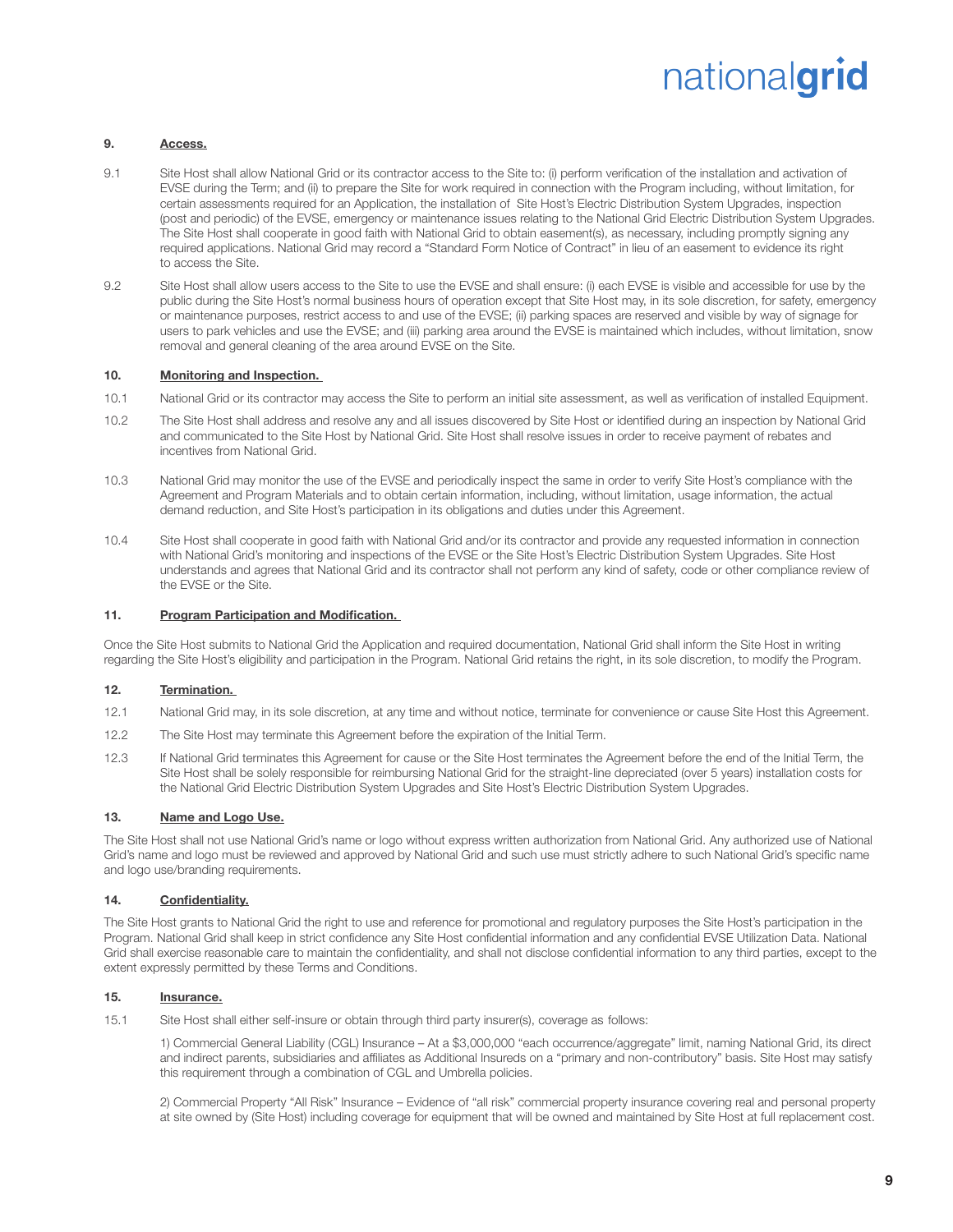- 15.2 Should Site Host self-insure any of the required coverages outlined above, Site Host agrees to indemnify and hold harmless National Grid for any liability that would have otherwise been covered, had such insurance policy(s) been in effect.
- 15.3 Waiver of Subrogation Pursuant to above, each party hereby waives all liability of, and all right to recovery and subrogation against, and agrees that neither it nor its insurers will sue the other party, for any loss of or damage to property arising out of fire or casualty to the extent insured, and each party agrees that all insurance policies aforementioned shall contain waivers of such liability, recovery, subrogation and suit.
- 15.4 Contractors Should Site Host utilize Contractor(s) to perform installation work or maintenance services to the equipment, Site Host shall require Contractors to carry at minimum, similar limits for General Liability as outlined in Item 1 above, as well as Workers Compensation/Employers Liability and Disability Insurance as required by the Commonwealth of Massachusetts. Further, Site Host shall require Contractor to name Site Host and National Grid USA, its direct and indirect parents, subsidiaries and affiliates as Additional Insureds under Contractors General Liability and if applicable, Umbrella policies on a primary and non-contributory basis with a waiver of subrogation in favor of the Additional Insureds under all required policies.
- 15.5 Should Site Host self-insure for any of the required coverages outlined within, Site Host agrees to indemnify and hold harmless National Grid for any liability that would have otherwise been covered, had such insurance policy(s) been in effect.
- 15.6 Certificate(s) of Insurance. Prior to execution of this Agreement, Site Host shall promptly provide National Grid with Certificate(s) of Insurance or, if applicable, a self-insurance letter evidencing all coverages required in this Agreement. Such certificate or self-insurance letter must be sent to the address: National Grid USA, Attention Risk & Insurance Department, 300 Erie Blvd West, A-4, Syracuse, NY 13202.

#### 16. Liability.

The Site Host shall be liable for any claims, liability, losses, damages and costs to the extent arising from any act of omission on the part of the Site Host or its contractors, employees or any person for whom the Site Host is legally responsible who causes injury to persons (including death) or damage to property. The Site Host shall not be responsible for any claims, liability, losses, damages or costs to the extent that such results from the negligence of National Grid. This Section shall survive the termination or expiration of the Agreement.

#### 17. Indemnification.

The Site Host shall indemnify, defend and hold harmless National Grid, its affiliates and their respective contractors, officers, directors, employees, agents, representatives from and against any and all claims, damages, losses and expenses (including reasonable attorneys' fees and costs incurred to enforce this indemnity) brought by or for third parties (collectively, "Loss") to the extent arising out of or resulting from the Site Host's participation in Program or the Site Host's acts or omission under this Agreement. The Site Host shall not be responsible for indemnifying National Grid under this section to the extent that such Loss results from the negligence of National Grid. This Section shall survive the termination or expiration of the Agreement.

#### 18. Disclaimer of Warranties.

Except as expressly stated herein, National Grid makes no representations, warranties or guarantees in connection with the Agreement. National Grid does not make any representations of any kind regarding the benefits, adequacy or safety of the EVSE. The Site Host understands and agrees that National Grid is not a manufacturer of, or regularly engaged in the sale or distribution of, or an expert with regard to the EVSE or any related work. The Site Host further understands and agrees that neither National Grid nor its contractor shall perform any kind of safety, code or other compliance review of the EVSE or Site. This Section shall survive the termination or expiration of the Agreement.

#### 19. **Limitation of Liability.**

With the exception of the Site Host's indemnity obligations hereunder, neither the Site Host nor National Grid shall be liable under this Agreement for any special, indirect, incidental, penal, punitive or consequential damages of any nature. With the exception of third party claims for personal injury or property damage, National Grid's liability to the Site Host under this Agreement, regardless of the amount of claims, shall not exceed to the total amount of Electric Distribution System Upgrade Financial Incentive and EVSE Rebate paid by National Grid to the Site Host under this Agreement. The provisions of this Section shall survive the termination or expiration of the Agreement.

#### 20. Removal of Equipment.

The Site Host understands and agrees that as a condition of participation in the Program to properly remove and dispose of or recycle or de-energize the EVSE in accordance with all applicable laws and regulations. The Site Host further understands and agrees to pay the cost to remove or de-energize the Site Host's Electric Distribution System Upgrades should the Site Host desire removal of such upgrades.

#### 21. Compliance with Laws.

The Site Host shall, and shall require its subcontractors, agents and employees to, comply with all applicable Federal, state and local directives, requirements, rules, regulations, laws and ordinances, whether the same are in force upon the execution of the Agreement or may in the future be passed, enacted or directed, including without limitation, compliance with the safety rules and regulations and standards adopted under the Occupational Safety and Health Act of 1970 (OSHA), as amended from time to time.